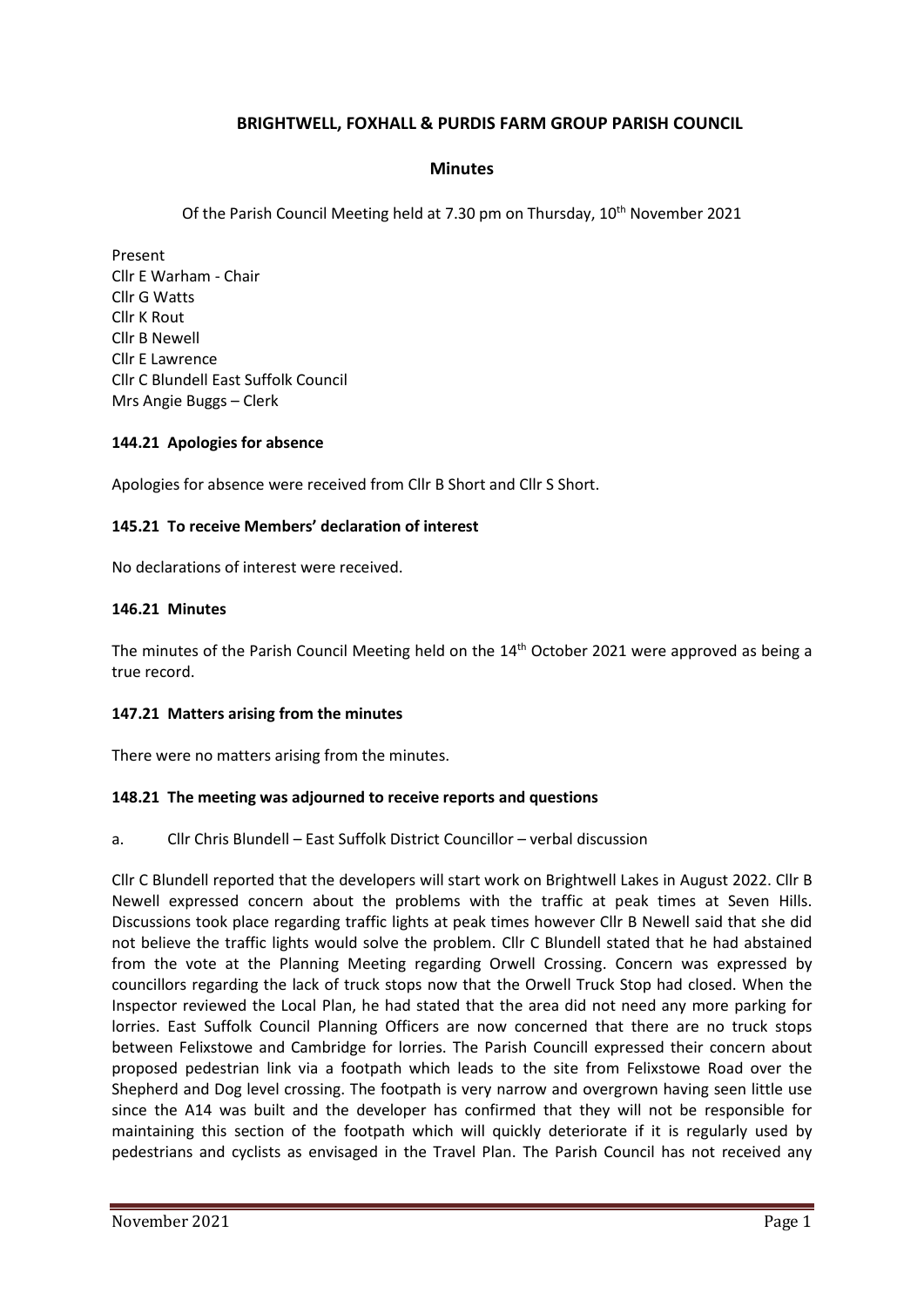information on the details of the work on Murrills Park. Cllr C Blundell agreed to follow up. **Action: Cllr C Blundell**

- b. Cllr Ed Thompson East Suffolk Councillor no report.
- c. Cllr Patti Mulcahy Suffolk County Council no report.
- d. To receive questions from members of the public no members of the public were present.

## **To reconvene the meeting**

### **149.21 Resignation of Cllr Adrian Day and Declaration of a Casual Vacancy**

The Clerk reported that she had received the resignation of Cllr Adrian Day. East Suffolk Council has been notified and a Casual Vacancy has been declared. A by-election to fill the vacancy will be held if ten electors for the parish give notice in writing requesting an election to the Returning Officer not later than  $25<sup>th</sup>$  November 2021. After that date the Parish Council can go ahead and co-opt. It was agreed that the Clerk should write to Adrian thanking him for all his work on behalf of the Group Parish Council. **Action: Clerk**

## **150.21 Planning**

a. Proposed development of Orwell Crossing Logistics Park

The Planning Application which covers Orwell Truck Stop is still waiting a decision. The Truck Stop has been closed. The Parish Council objected to this application.

b. Brightwell Lakes

Cllr B Newell reported that a virtual meeting had been held on the  $15<sup>th</sup>$  October 2021. Work on the development will start in August 2022. There will be three access points: one off the A12 and two of Ipswich Road. The Eastern part of the site will be developed first which will comprise of 173 houses with 80 affordable housing. Bat, bug, and bird boxes are included in the plans An Environmental Strategy will be shared with the different agencies. The roads will be less structed and more curved.

c. General

Cllr G Watts reported that the following planning applications had still not been decided by East Suffolk Council: DC/21/0903/FUL Football Pitches at the Hollies, DC/21/2391/FUL Ipswich Road Brightwell Caravan Park and DC/21/3805/FUL Foxhall Hall, Hall Road Foxhall – Orthodontal Practice.

## **151.21 VAS Sign**

Cllr E Lawrence reported that the new VAS Sign had been ordered and should arrive before the New Year. The VAS sign has been installed in Brightwell and there is evidence of speeding on Brightwell Hill. David Penn is recording the data and councillors should receive some statistics before the December meeting. **Action: Cllr E Lawrence / Clerk**

## **152.21 To agree dates for Parish Council Meeting 2022**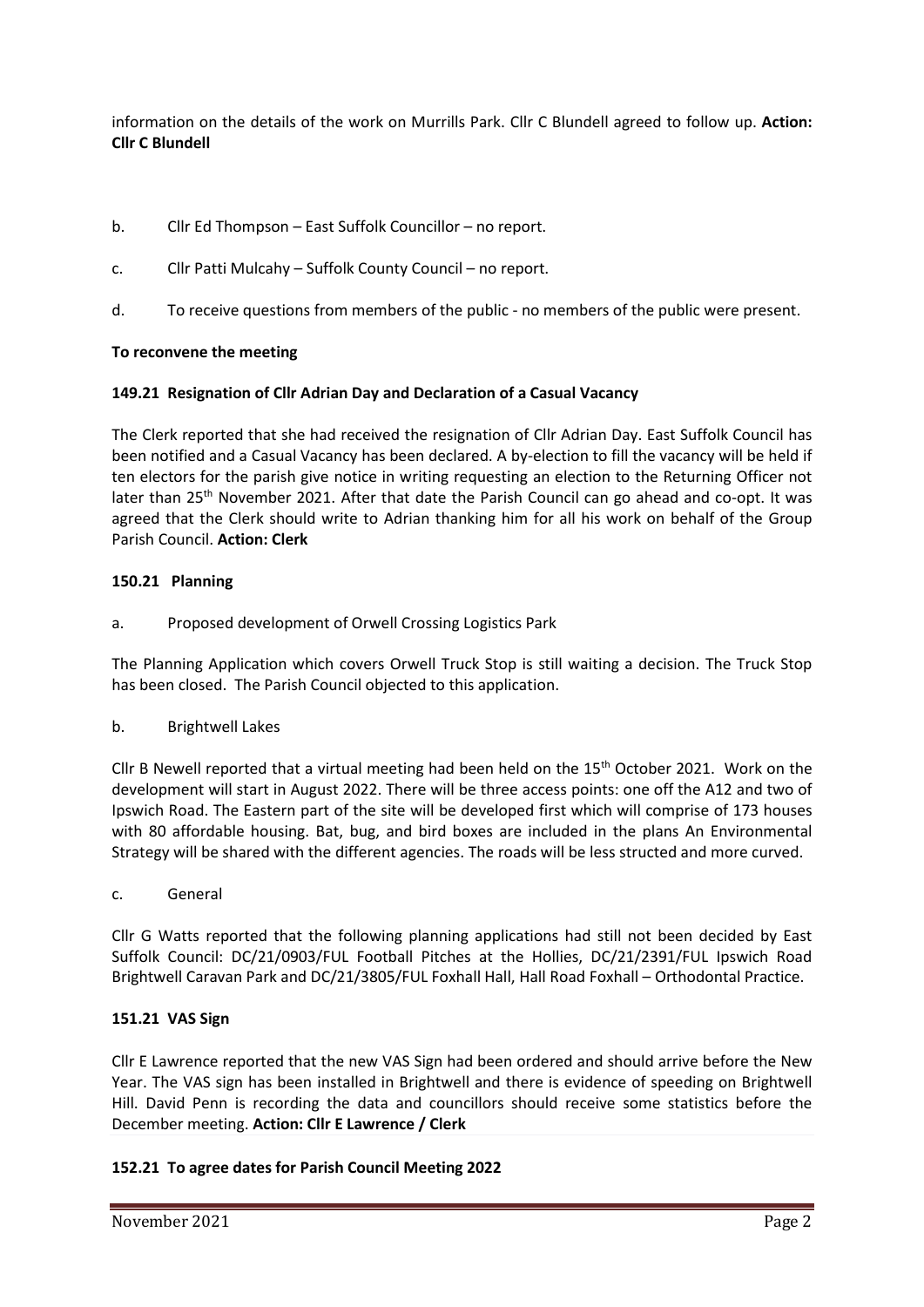Prior to the meeting the Clerk had circulated the meeting dates for 2022 which were approved by councillors. All dates will depend on the availability of Trinity Park. The Suffolk Show is the 31<sup>st</sup> May and the 1<sup>st</sup> June 2022 so it is possible the May/June dates may need to be changed.

Wednesday, 12<sup>th</sup> January 2022 Wednesday, 9<sup>th</sup> February 2022 Wednesday, 9<sup>th</sup> March 2022 Wednesday, 13<sup>th</sup> April 2022 Wednesday, 11<sup>th</sup> May 2022 (Annual Parish Council Meeting / Annual Parish Meeting) Wednesday, 8<sup>th</sup> June 2022 Wednesday, 13<sup>th</sup> July 2022 Wednesday, 14<sup>th</sup> September 2022 Wednesday, 12<sup>th</sup> October 2022 Wednesday, 9<sup>th</sup> November 2022 Wednesday, 14<sup>th</sup> December 2022

# **Action: Clerk**

## **153.21 To discuss on-going maintenance, new bus shelter and extra dog/litter/grit bins**

The Clerk reported that a request had been received from a resident to locate a grit bin at the corner of Foxglove Crescent and Hazel Drive. Cllr E Lawrence proposed that a grit bin be purchased, seconded Cllr E Warham – all in favour. **Action: Clerk**

### **154.21 Straight Road Improvements**

Cllr A Day had been in contact with Cllr Patti Mulcahy Suffolk County Council and David Chenery Suffolk County Council Highways Manager concerning improvements to Straight Road. Cllr A Day had been trying to arrange a meeting with Cllr Patti Mulcahy and David Chenery. It was agreed that the Clerk should speak to Cllr B Short as to whether he would continue with the project on behalf of the Parish Council. **Action: Clerk**

## **155.21 Community Governance Review**

The Clerk reported that she had spoken to East Suffolk Council concerning the problems with the Parish Council being quorate due to the number of councillors that can serve. Over the last 10 years the number of elected members has been between 8 and 10. When the number to be quorate is calculated it is calculated at one third of the whole number of members of the council ie 13 not the number elected therefore it can sometimes be difficult to be quorate at meetings. It has been suggested that the Parish Council apply to reduce councillor numbers. East Suffolk have stated that before the 2023 elections they will be carrying out a Community Governance Review which is the time the Parish Council could request a reduction. **Action: Clerk**

#### **156.21 To discuss New Road Signs for the Parishes**

It was agreed that the Parish Council should consider this project again in the New Year. **Action: Clerk**

## **157.21 To discuss email from Andy Jolliffe concerning a road safety forum**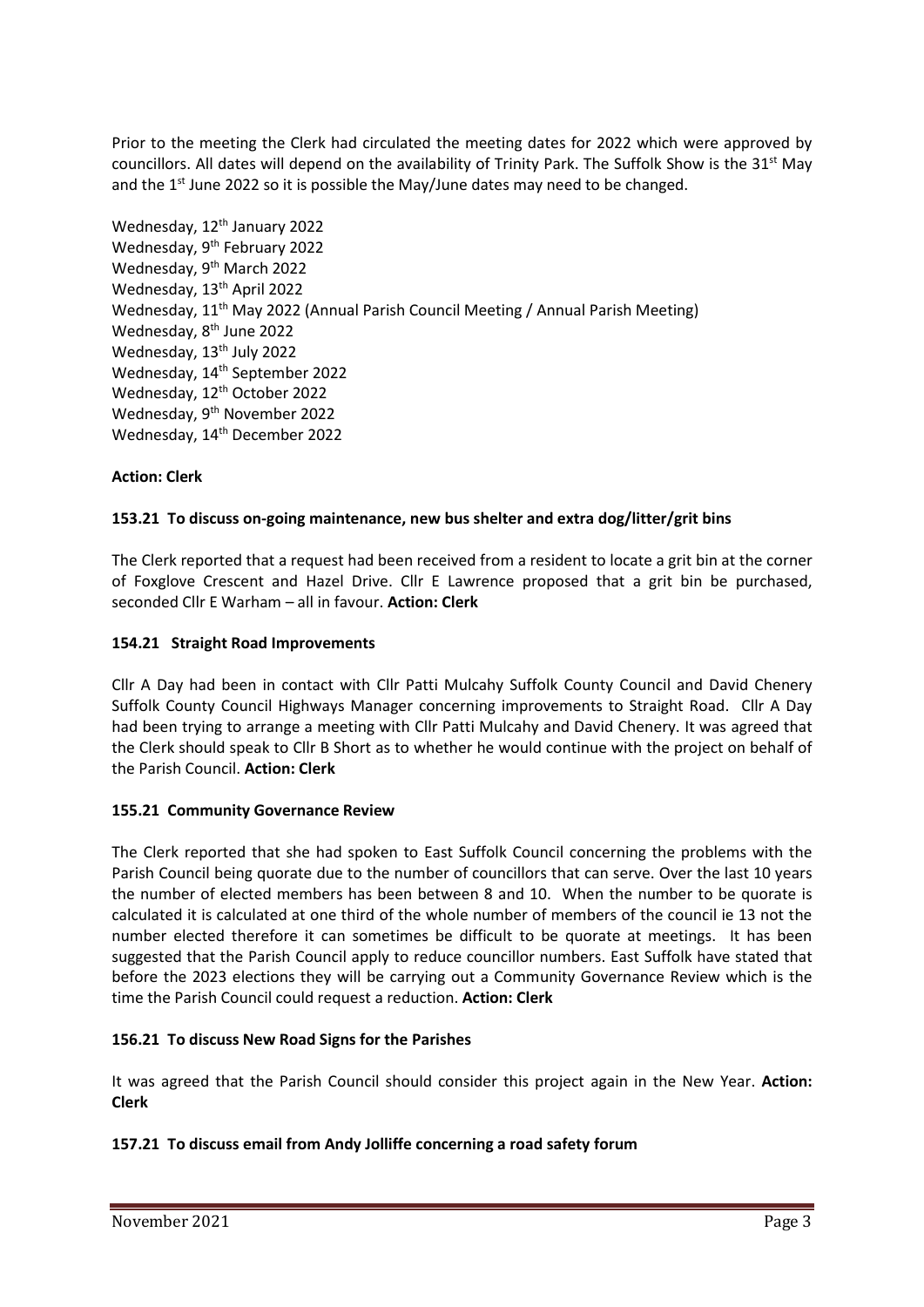The Clerk reported that an email has been circulated to all councillors concerning a road safety forum. It was agreed that the Clerk should reply to Andy Jolliffe suggesting the following locations for possible road safety improvements.

- a. Warning Signs Dobbs Lane and Bell Lane crossroads. Hazard signs dangerous junction.
- b. Better signage to be located at the bottom of Straight Road on the A1156.
- c. Insufficient splay on the road junction from A1156/Straight Road.

### **Action: Clerk**

### **158.21 To discuss the Group Parish Council providing a Community Hall in Purdis Farm**

It was agreed to defer this item until the January 2022 meeting.

#### **159.21 Clerk's Report November 2021**

#### Brightwell Notice Board Update

The new notice board for Brightwell has been ordered from Greenbarns Ltd. The expected delivery date will be the middle of January 2022.

The insurance payment has still not been received.

#### Meeting Dates 2022

All dates will depend on the availability of Trinity Park. The Suffolk Show is the 31<sup>st</sup> May and the 1<sup>st</sup> June 2022.

Wednesday, 12<sup>th</sup> January 2022 Wednesday, 9<sup>th</sup> February 2022 Wednesday, 9<sup>th</sup> March 2022 Wednesday, 13<sup>th</sup> April 2022 Wednesday, 11<sup>th</sup> May 2022 (Annual Parish Council Meeting / Annual Parish Meeting) Wednesday, 8<sup>th</sup> June 2022 Wednesday, 13<sup>th</sup> July 2022 Wednesday, 14<sup>th</sup> September 2022 Wednesday, 12<sup>th</sup> October 2022 Wednesday, 9<sup>th</sup> November 2022 Wednesday, 14<sup>th</sup> December 2022

#### Resignation of Cllr Adrian Day

The notice of a Casual Vacancy has been posted in Foxhall advertising the vacancy. If 10 people do not request an election East Suffolk Council will advise the Parish Councill that they can go ahead and co-opt.

#### Community Governance Review

The number of councillors to serve on the Parish Council is 13 in total. However, over the last 10 years the number of elected members has been between 8 and 10. When the number to be quorate is calculated it is calculated at one third of the whole number of members of the council ie 13 not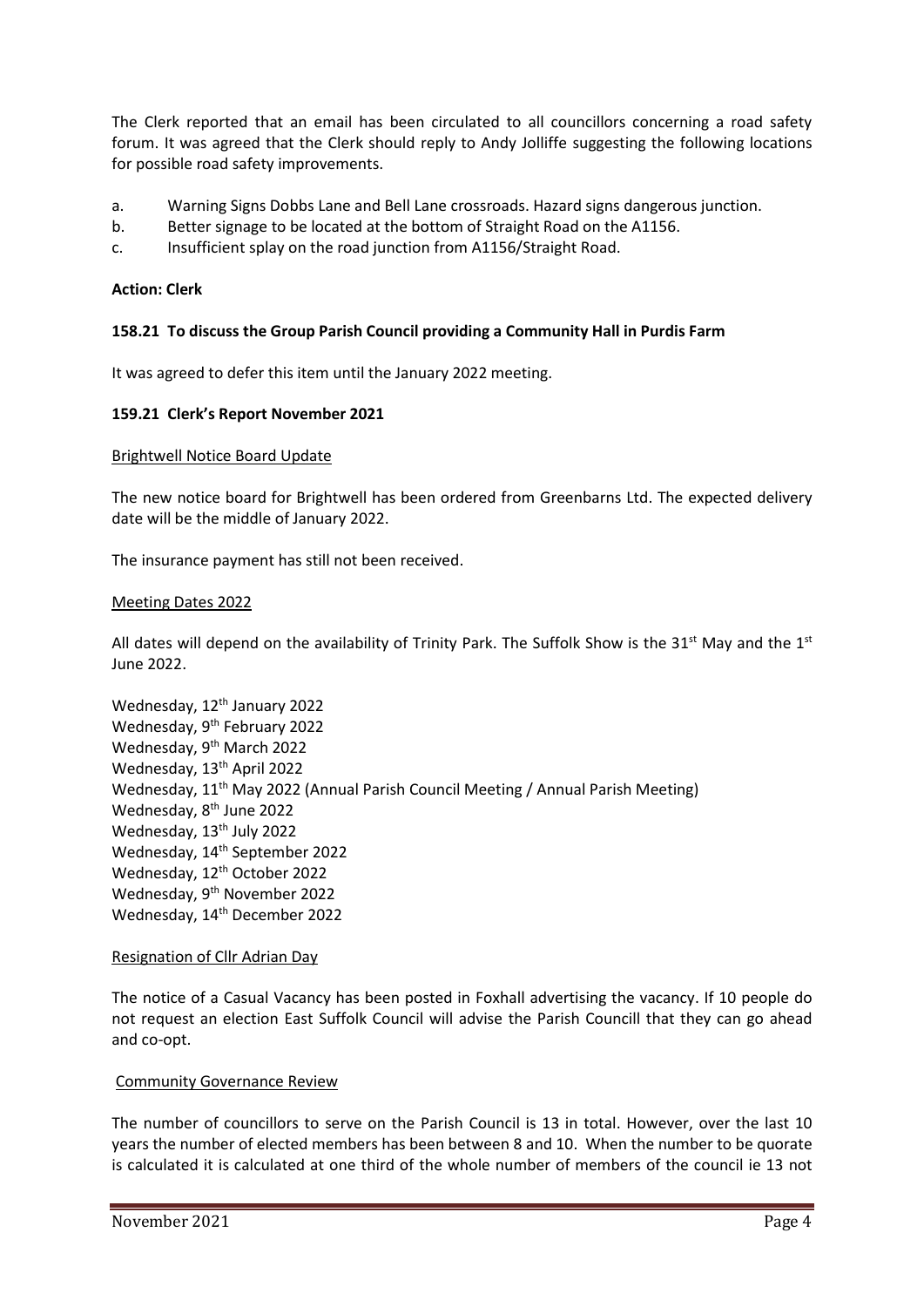the number elected therefore it can sometimes be difficult to be quorate at meetings. I wrote to East Suffolk Council to discuss with them whether, if councillors agree, we could reduce our number of elected members. ESC has replied that before the 2023 elections they will be carrying out a Community Governance Review which is the time we could request a reduction. I have sent to all councillors a copy of the review paperwork and would suggest during 2022 we decide what we would like to propose.

## Road Safety Forum

Email from Andy Jolliffe

Please find some key notices for your Parish Councillors. District Councillors have also been made aware of the email as we are working closely together and would encourage Parish Councils to join us. Please note that this email is related to parishes in Kesgrave, Martlesham, Rushmere, Purdis Farm and Carlford and Fynn valley villages.

Early discussions are taking place regarding a local Road Safety Forum for the benefit of parishes. The aim will be to raise those issues that have been reported to Highways but have received no action, whilst enabling Parishes and residents to proactively report such issues. Expressions of interest in such meetings are now requested from Parish Councils. If there are not enough expressions the suggestion, originally by Parish Councils, will go no further.

Road Safety Week is between  $15<sup>th</sup>$  and  $21<sup>st</sup>$  November 2021 and is arranged nationally by the road charity Brake. Within our area we are raising awareness through local media, large standardised banners and other stakeholders such as Speed Watch volunteers and the Police delivering activities during the week. If any Parish wishes to take a more active role, they are welcome to contact me directly via email.

ANPR Trial – I have spoken with the lead officer at County Council regarding the ANPR trial that is being rolled out. At a recent Community Partnership meeting there was significant interest in ANPR cameras within the area. Although we are unable to engage in the pilot as a Community Partnership, opportunities to nominate an ANPR location are still open. At time of writing, only three parishes/towns in our area have nominated themselves.

I shall be sharing Section 106 fund information with parishes during November in relation to funding that is ringfenced for 'play' and 'sport'. Whilst some parishes have very little available to them, others have significant amounts available. There is a risk that if such funds are not spent/allocated by Parish Councils, the developers that made the contributions can request to recover those funds.

In terms of COVID related work, our county wide helplines are still available. We cannot predict the impact of COVID this winter however we will be engaging with local groups again to check what levels of support may be available if necessary.

Finally, all Parish Councils in our area will receive an email from SALC next week outlining our Road and Traffic Safety funding plans from the Community Partnership. It is now possible to begin discussions around the allocation of funds in preparation for the next meeting on 10th January. More details will follow. I would strongly urge Parishes to consider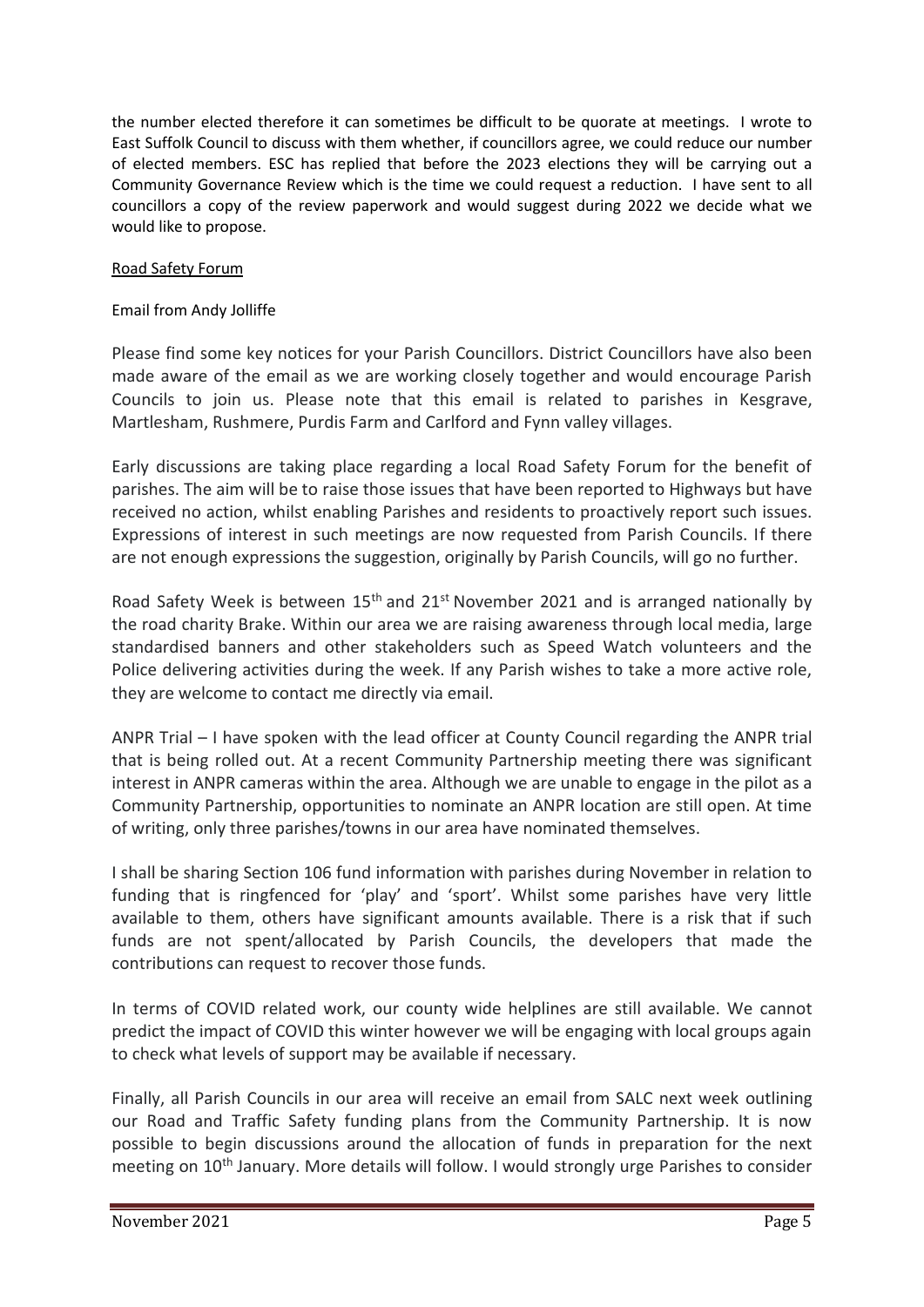this opportunity, especially when working in partnership with other parishes, as there are no plans to review this priority again during the next financial year.

Funding information from Andy Jolliffe

Following the recent Community Partnership meeting in early October we wish to outline the plan for funding proposals for the rest of the financial year. If you were unable to attend the partnership meeting, [you can view it.](https://youtu.be/HiJzvxPFbM4)

There is approximately £15,000 remaining in our budget for 21/22 which should be spent on addressing our current priority – Road and Traffic Safety. At the recent meeting several suggestions were made as options to address this priority, many of which focused on increasing capacity in the assets we already have.

We are now inviting applications for funding from our stakeholders between today and 17<sup>th</sup> December 2021. Some key points to note:

- Funding should only address Road and Traffic Safety as a priority at this point.
- Applications should be made on the attached outcome proposal form. Support in completing these applications is available.
- Submissions should be made to myself before the deadline of 17<sup>th</sup> December 2021.
- It is expected that any proposals are discussed with myself prior to submission. This is to avoid duplication and to ensure value for money.
- Consideration should be given to working in partnership with others where possible, and increasing provision of currently successful schemes is also welcomed.
- Opportunities to discuss funding options are available via Teams upon request.

If you have any questions please do not hesitate to contact me.

#### **160.21 Parish Maps**

Cllr E Lawrence reported that he had requested up to date maps of the three parishes. Cllr E Lawrence distributed the maps to councillors and the Clerk.

#### **161.21 Finance**

| <b>Income</b>                              |           |
|--------------------------------------------|-----------|
| CIL Receipt                                | £7.607.06 |
| <b>Expenditure</b>                         |           |
| A J Buggs Salary and Expenses October 2021 | £332.40   |

Cllr K Rout proposed that the above expenditure be approved, seconded Cllr L Warham – all in favour.

#### **Half Year Account 1st April 2021 – 30 th September 2021 / Council Tax Base 2022/2023**

Cllr B Newell proposed that the half year accounts be accepted, seconded Cllr G Watts – all in favour.

#### **Budget 2022-2023**